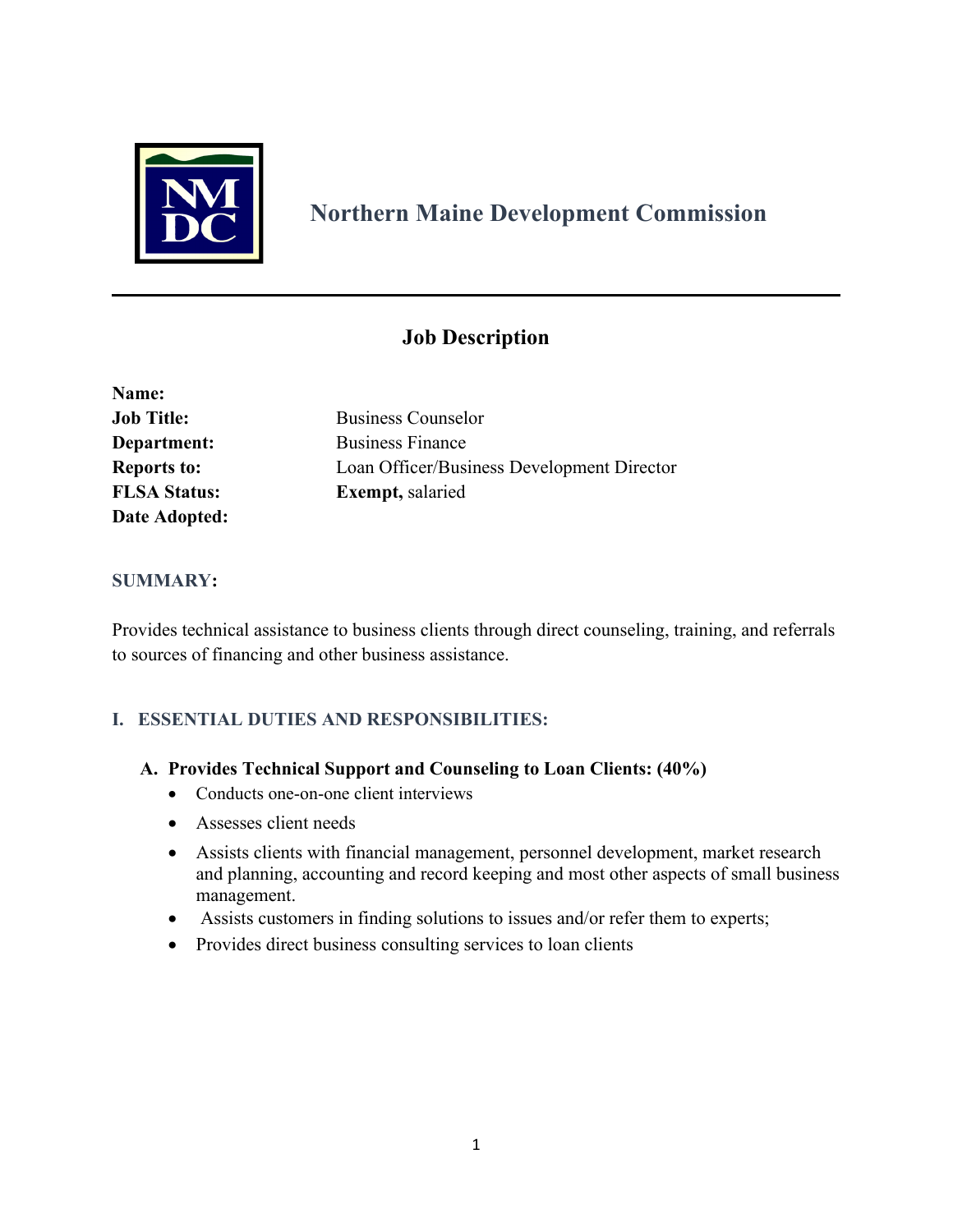#### **B. Outreach and Project Sales (10%):**

- Generates and screens leads following established policies and procedures to attain new business relationships and customers;
- Promotes and cross-sells other NMDC services as appropriate to customer requirements.
- When appropriate develops and delivers proposals for fee-based training and/or technical assistance

#### **C. Project Management (15%):**

- Delivers services such as strategic planning, lean manufacturing methodologies, innovation services, processes, layout and other products and services as required.
- Identifies and manages third party service providers and functions as a conduit between client and provider resources
- Provides timely and relevant information to clients
- Works with clients to understand return on investment in terms of economic impacts resulting from project(s)

## **D. Under the Direction of Supervisor, Services Loan Defaults (25%):**

- Works with delinquent customers to avoid loan defaults;
- Works with lenders regarding delinquent customers;

#### **E. Miscellaneous Duties (10%):**

- Document, maintain, and report on all client activities.
- Other duties as assigned.

## **II. KNOWLEDGE AND SKILLS REQUIRED:**

#### **1. Education:**

Bachelor's Degree in Business, Engineering or equivalent from a four-year college or technical school.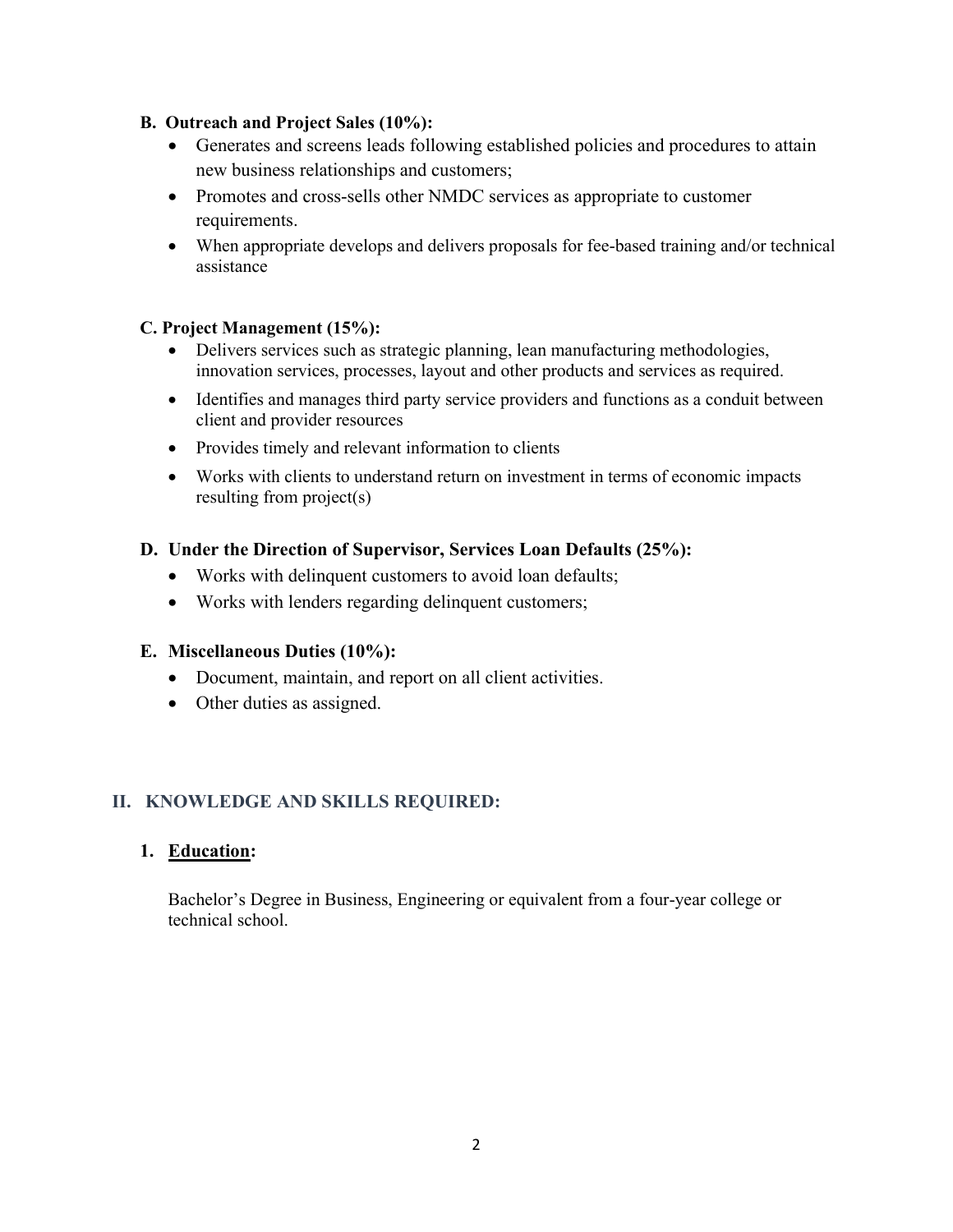#### **2. Experience:**

Ten years of related manufacturing or business consulting experience and/or training. In particular must show competency with working at the most senior levels of manufacturing clients

#### **3. Communications Skills:**

Ability to read, analyze and interpret general business periodicals, professional journals, technical procedures, financial reports, legal documents and governmental regulations. Ability to respond to common inquiries or complaints from clients or members of the business community. Ability to write reports, business correspondence and procedure manuals. Ability to effectively present information and respond to questions from groups of managers, clients and the general public.

#### **4. Specialized Skills:**

Ability to calculate figures and amounts such as discounts, interest, commissions, proportions, percentages and ratios. Ability to apply concepts of basic algebra. Proficiency in the use of word processing, spread sheeting, database management, presentation software i.e. MS Word, Excel, Access, PowerPoint. Enhanced technology skills including World Wide Web, e-mail, video conferencing and teleconferencing required.

## **5. Certifications, Licenses, Registrations:**

Valid driver's license.

## **III. RESPONSIBILITY AND COMPLEXITY:**

#### **1. Judgment:**

Procedures for doing the work have been established and a number of specific guidelines are available. The number and similarity of guidelines and work situations requires the employee to use judgment in locating and selecting the most appropriate guidelines, references and procedures for application and in making minor deviations to adapt the guidelines in specific cases. Situations to which the existing guidelines cannot be applied or significant proposed deviations from the guidelines are referred to the manager.

## **2. Complexity of Duties:**

Wide variety of duties requiring general knowledge of work location policies and procedures that guide the exercise of judgment and decision making within the specifications of standard practice. Guidance is sought from a higher level of experience for complex situations not previously covered. Duties require some judgment, planning and initiative to work independently toward general results and making decisions based on precedent and/or federal, state or local rules and regulations.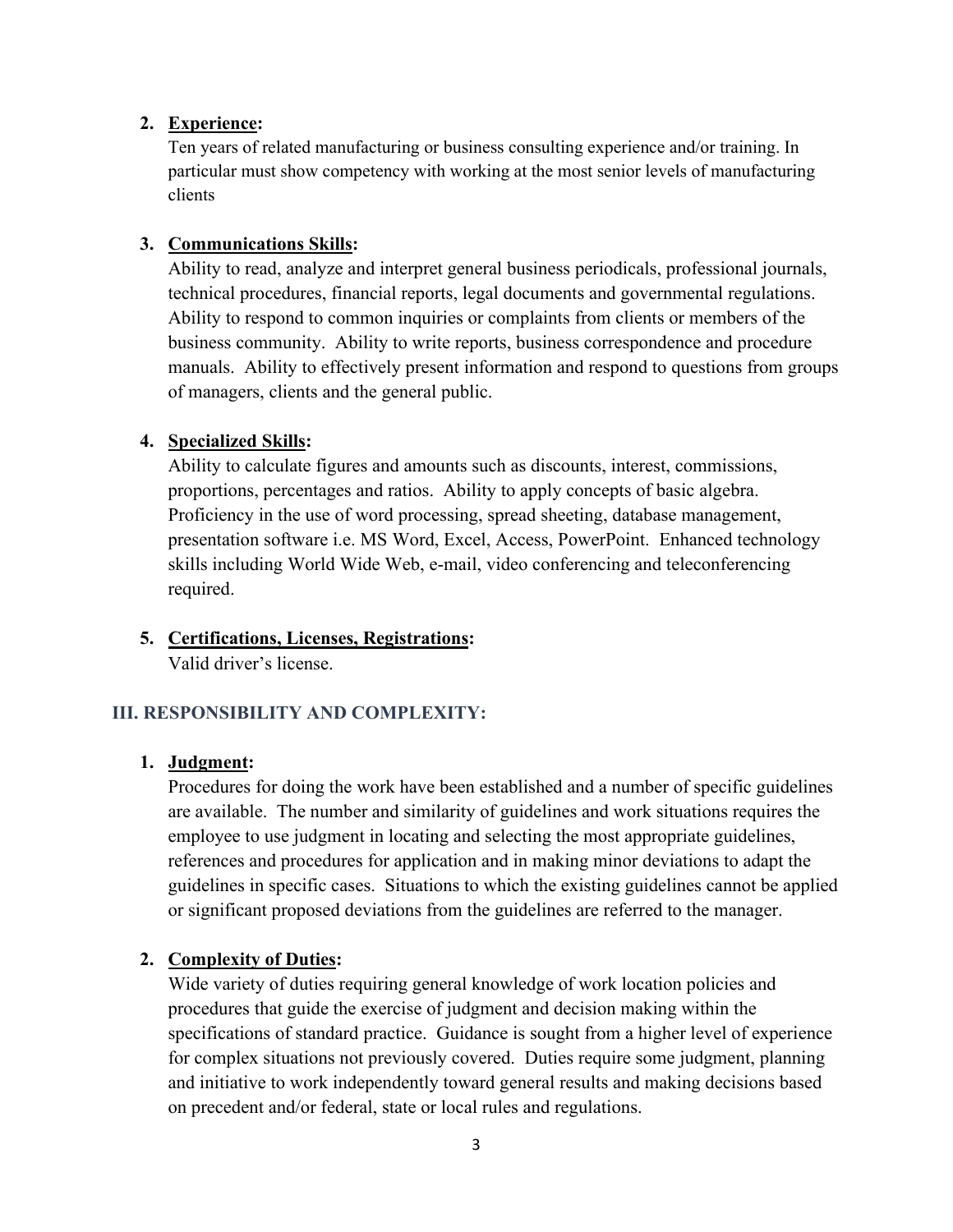## **3. Reasoning Ability:**

Ability to solve practical problems and deal with a variety of concrete variables in situations where only limited standardization exists. Ability to interpret a variety of instructions furnished in written, oral, diagram or schedule form.

## **4. Decision Making and Work Impact:**

Decisions are made based on a wide variety of clearly defined procedures and standard practices. The employee must exercise good judgment in selecting the appropriate procedure and/or practice.

# **5. Contact with Others:**

Requires regular internal and/or external contact such as those required in discussing and coordinating organization procedures and various work location transactions. Requires significant external contacts, requiring tact and discretion to obtain cooperation and understanding on routine matters. Must often deal with persons of substantially higher rank on matters requiring persuasion and obtaining approval.

# **6. Confidentiality:**

Access to confidential data or information where the full significance is not apparent in the routines performed. Disclosure of information is only made according to documented company procedures or when approved or directed by management or client.

# **7. Financial Accountability:**

Provides advice or analysis which impact expenses or income, but with no authority to actually spend the budget.

# **IV. SUPERVISION AND LEADERSHIP:**

- **1. Type of Supervision:** None.
- **2. Scope of Supervision:** None.